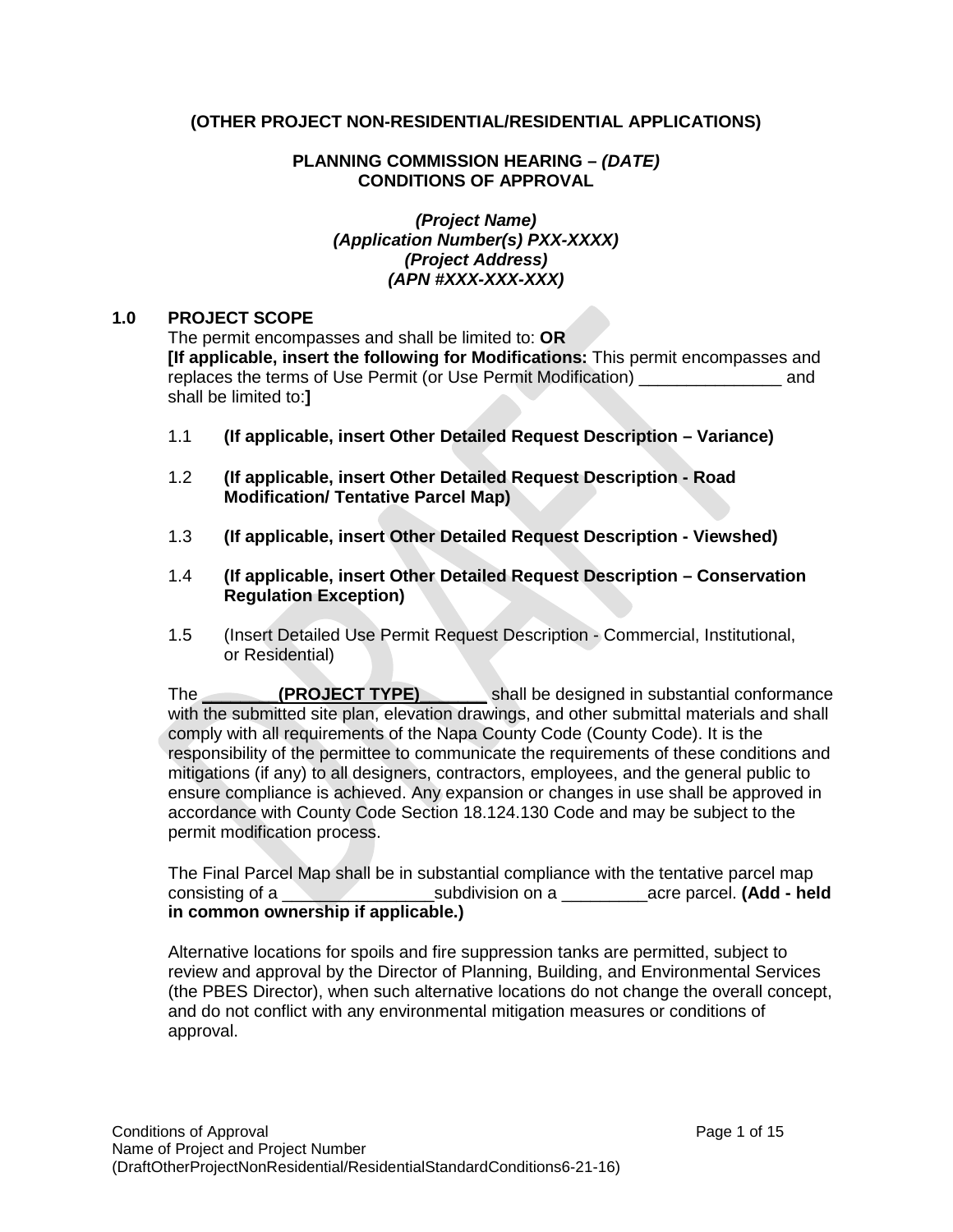# **2.0 COMPLIANCE WITH OTHER DEPARTMENTS AND AGENCIES**

Project conditions of approval include all of the following County Divisions, Departments and Agencies' requirements. The permittee shall comply with all applicable building codes, zoning standards, and requirements of County Divisions, Departments and Agencies at the time of submittal and may be subject to change. Without limiting the force of those other requirements which may be applicable, the following are incorporated by reference as enumerated herein:

- 2.1 Engineering Services Division as stated in their Memorandum dated
- 2.2 Environmental Health Division as stated in their Memorandum dated
- 2.3 Building Division as stated in their Memorandum dated

\_\_\_\_\_\_\_\_\_\_\_\_\_\_\_\_\_\_\_\_\_\_\_\_\_\_\_\_\_\_\_\_\_\_\_.

\_\_\_\_\_\_\_\_\_\_\_\_\_\_\_\_\_\_\_\_\_\_\_\_\_\_\_\_\_\_\_\_\_\_\_.

\_\_\_\_\_\_\_\_\_\_\_\_\_\_\_\_\_\_\_\_\_\_\_\_.

\_\_\_\_\_\_\_\_\_\_\_\_\_\_\_\_\_\_\_\_\_\_\_\_\_.

 $\overline{\phantom{a}}$  , and the set of the set of the set of the set of the set of the set of the set of the set of the set of the set of the set of the set of the set of the set of the set of the set of the set of the set of the s

 $\overline{\phantom{a}}$  , where  $\overline{\phantom{a}}$ 

- 2.4 Department of Public Works as stated in their Memorandum dated
- 2.5 Fire Department as stated in their Inter-Office Memo dated
- 2.6. [NOTE OTHER AGENCY(IES)] as stated in their letter dated

The determination as to whether or not the permittee has substantially complied with the requirements of other County Divisions, Departments and Agencies shall be determined by those County Divisions, Departments or Agencies. The inability to substantially comply with the requirements of other County Divisions, Departments and Agencies may result in the need to modify the permit.

- **3.0 PAYMENT OF FEES AS PREREQUISITE FOR ISSUANCE OF PERMITS** No building, grading or sewage disposal permits shall be issued or other permits authorized until all accrued planning permit processing fees have been paid in full.
- **4.0 PRIOR TO ISSUANCE OF A GRADING PERMIT AND/OR BUILDING PERMIT** Permittee shall comply with the following with the submittal of a Grading and/or Building Permit Application:
	- 4.1 BUILDING DIVISION GENERAL CONDITIONS Please contact the Building Division with any questions regarding the following: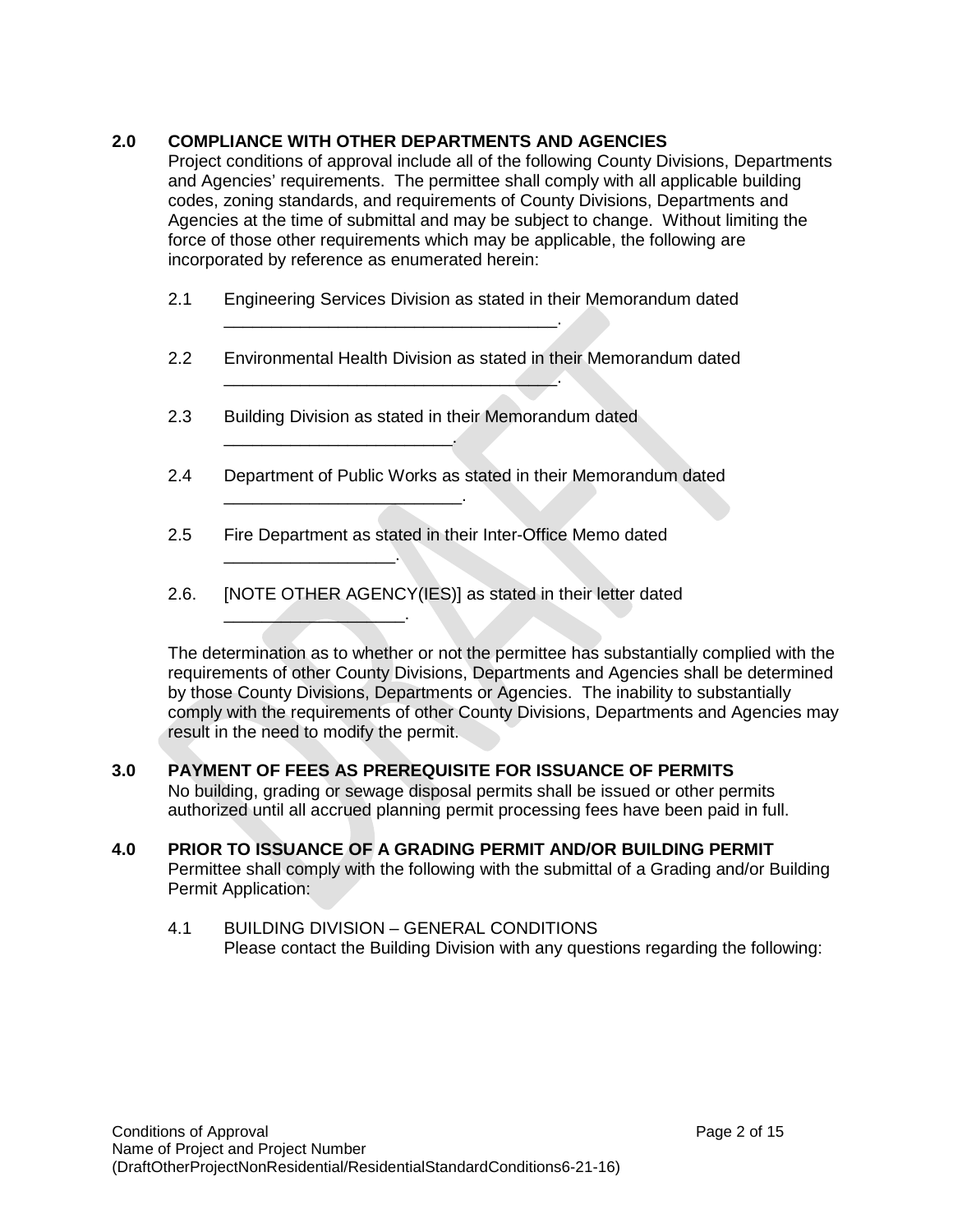- a. A building permit shall be obtained for all construction occurring on the site not otherwise exempt by the California Building Code or any State or local amendment adopted thereto, and all fees associated with plan check and building inspections, and associated development impact fees established by County Ordinance or Resolution shall be paid prior to issuance of a building permit.
- b. If there are any existing structures and/or buildings on the property that will need to be removed to accommodate construction activities, a separate demolition permit shall be required from the Building Division prior to removal. The permittee shall provide a "J" number from the Bay Area Air Quality Management District (BAAQMD) at the time the permittee applies for a demolition permit if applicable.
- c. **[Applicable to Non-Residential Projects Only]** The site and associated buildings shall be accessible to persons with disabilities. This shall include, but not limited be to, a van accessible parking stall, accessible path of travel from the parking stall to all buildings and areas on the site that are available to employees and the public.

# 4.2 LIGHTING

- a. All exterior lighting, including landscape lighting, shall be shielded and directed downward; located as low to the ground as possible; the minimum necessary for security, safety, or operations; on timers; and shall incorporate the use of motion detection sensors to the greatest extent practical. All lighting shall be shielded or placed such that it does not shine directly on any adjoining properties, or impact vehicles on adjacent streets. No flood-lighting or sodium lighting of the building is permitted, including architectural highlighting and spotting. Low-level lighting shall be utilized in parking areas as opposed to elevated highintensity light standards.
- b. Two (2) copies of a detailed lighting plan showing the location and specifications for all lighting fixtures to be installed on the property shall be submitted for Planning Division review and approval. All lighting shall comply with the California Building Code.

# 4.3 LANDSCAPING – PLAN SUBMITTAL

- a. Two (2) copies of a detailed final landscaping and irrigation plan, including parking details, shall be submitted with the building permit application package for the Planning Division's review and approval prior to the issuance of any building permit associated with this Permit. The plan shall be prepared pursuant to the Water Efficient Landscape Ordinance (WELO) requirements in effect at the time of building permit application submittal, as applicable, and shall indicate the names and locations of all plant materials to be used along with their method of maintenance.
- a. Plant materials shall be purchased locally when practical, and, to the greatest extent possible, the plant materials shall be the same native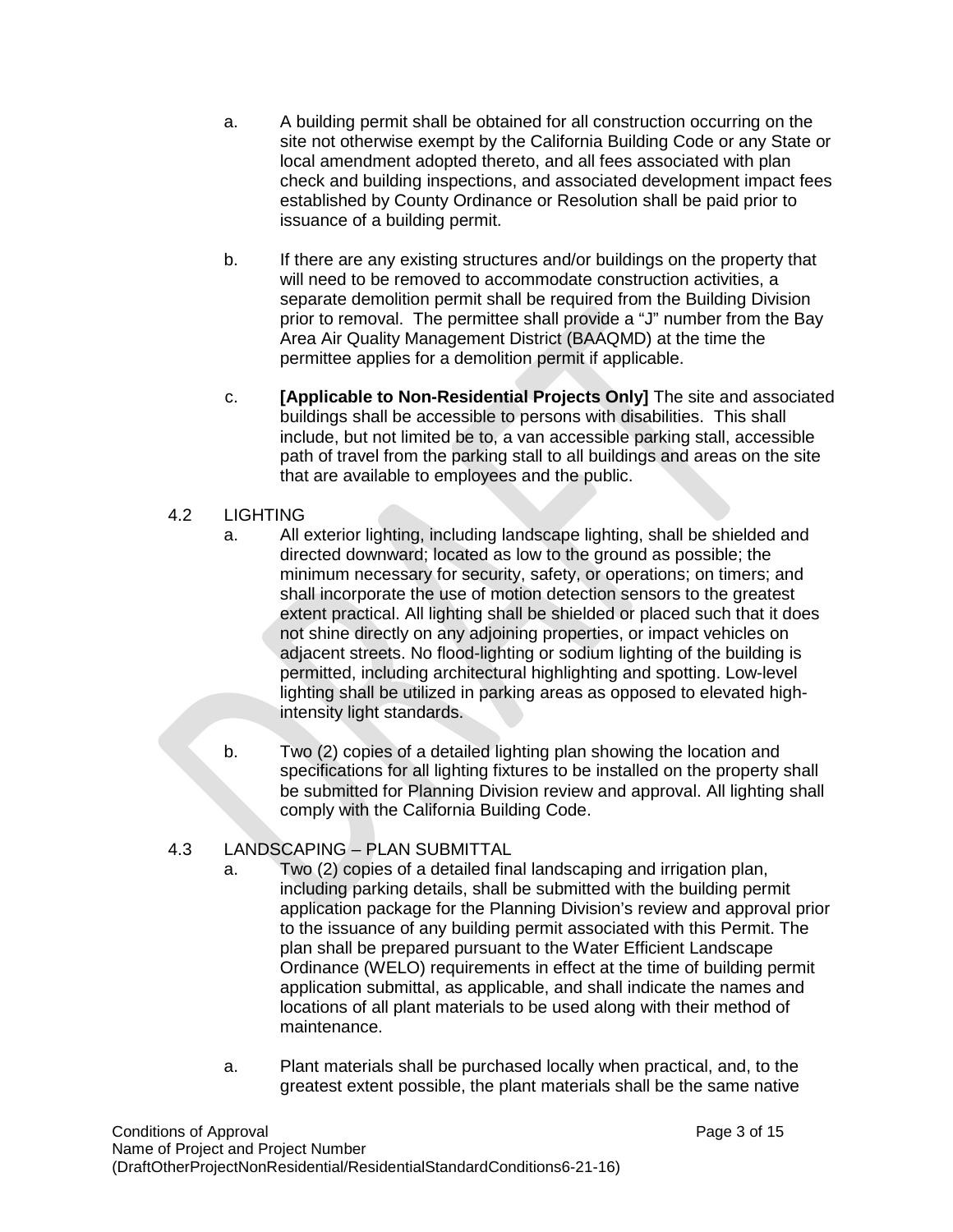plants found in Napa County. The Agricultural Commissioner's office shall be notified of all impending deliveries of live plants with points of origin outside of Napa County.

- b. No trees greater than 6" diameter at breast height shall be removed, except for those identified on the submitted site plan. Any Oak trees removed as a result of the project shall be replaced at a 2:1 ratio on the project site and shown on the landscaping plans for the Planning Division's review and approval. Trees to be retained shall be protected during construction by fencing securely installed at the outer most dripline of the tree or trees. Such fencing shall be maintained throughout the duration of the work undertaken in connection with **(Identify project)** development/construction. In no case shall construction material, debris or vehicles be stored in the fenced tree protection area.
- c. Evergreen screening shall be installed between the portions of the project (e.g., loading areas, trash collection areas, parking areas, etc.) and any off-site residence from which these areas can be viewed.
- d. **[Applicable to Non-Residential Projects Only]** All landscaped areas and sidewalks shall be separated from parking and drive aisle areas by a minimum 6-inch raised concrete curb.

# 4.4 COLORS

The colors used for the roof, exterior walls and built landscaping features of the winery shall be limited to earth tones that will blend the facility into the colors of the surrounding site specific vegetation. The permittee shall obtain the written approval of the Planning Division in conjunction with building permit review and/or prior to painting the building. Highly reflective surfaces are prohibited.

# 4.5 **Applicable to Non-Residential Projects Only]** OUTDOOR STORAGE/SCREENING UTILITIES **[**

- a. Details of outdoor storage areas and structures shall be included on the building and landscape plans. All outdoor storage of equipment shall be screened from the view of residences of adjacent properties by a visual barrier consisting of fencing or dense landscaping. No stored item shall exceed the height of the screening. Water and fuel tanks, and similar structures, shall be screened to the extent practical so as to not be visible from public roads and adjacent parcels.
- b. New utility lines required for this project that are visible from any designated scenic transportation route (see Community Character Element of the General Plan and County Code Chapter 18.106) shall be placed underground or be made virtually invisible from the subject roadway.

# 4.6 **[Applicable to Non-Residential Projects Only]** MECHANICAL EQUIPMENT

a. Roof mounted equipment shall be screened by a parapet wall of equal or greater height than the highest piece of roof mounted equipment or vent.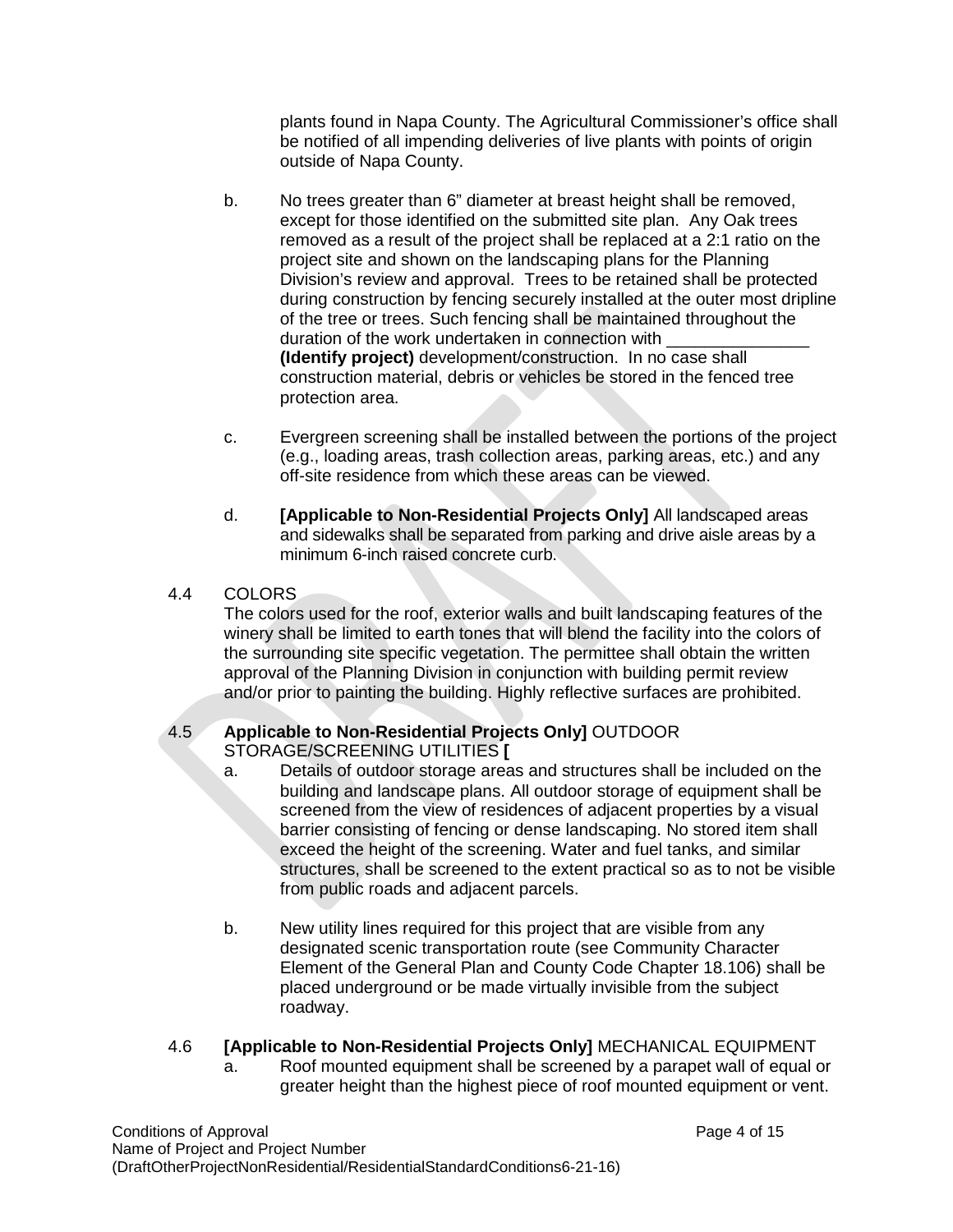Equipment may be screened by a separate roof screen that is architecturally integrated with the building if screening by a parapet wall is not feasible or is architecturally undesirable. When separate roof screens are used, roof equipment should be organized into major groups screening a smaller number of units rather than multiple areas. The PBES Director may approve exceptions for solar equipment. All screening is subject to review and approval by the PBES Director. Any skylights shall be subject to review and approval by the PBES Director prior to the issuance of building permits.

- b. The term "equipment" includes roof mounted equipment or vents, electrical equipment, gas meter, communication antennas, irrigation valves, storage tanks, or other mechanical equipment. The manner of screening shall be as follows: Communications equipment, including microwave equipment, may remain unscreened if visually integrated with the building design through color, location, and construction; all building mounted equipment, including but not limited to louvers, pipes, overhead doors or service doors, access ladders, downspouts, conduit, and electrical/service boxes, shall be painted consistent with the color scheme of the building.
- c. Ground mounted equipment shall be screened by walls or landscaping to the satisfaction of the PBES Director.
- d. Exterior equipment shall be enclosed or muffled and maintained so as not to create a noise disturbance in accordance with the County Code.
- 4.7 **[Applicable to Non-Residential Projects Only]** TRASH ENCLOSURES Adequate area must be provided for collection and loading of garbage and recyclables generated by the project. The applicant must work with the franchised garbage hauler for the service area in which they are located, in order to determine the area and the pedestrian and vehicle access needed for the collection site. The garbage and recycling enclosure shall meet the enclosure requirements provided during permit process and shall be included in the building permit submittal. The designated area shall remain available and be properly maintained for its intended use.

#### 4.8 ADDRESSING

All project site addresses shall be determined by the PBES Director, and be reviewed and approved by the United States Post Office. The PBES Director reserves the right to issue or re-issue an appropriate situs address at the time of issuance of any building permit to ensure proper identification and sequencing of numbers. For multi-tenant or multiple structure projects, this includes building permits for later building modifications or tenant improvements.

#### 4.9 AFFORDABLE HOUSING FEE The permittee shall pay the Napa County Affordable Housing Mitigation Fee in accordance with the requirements of County Code Chapter 18.107.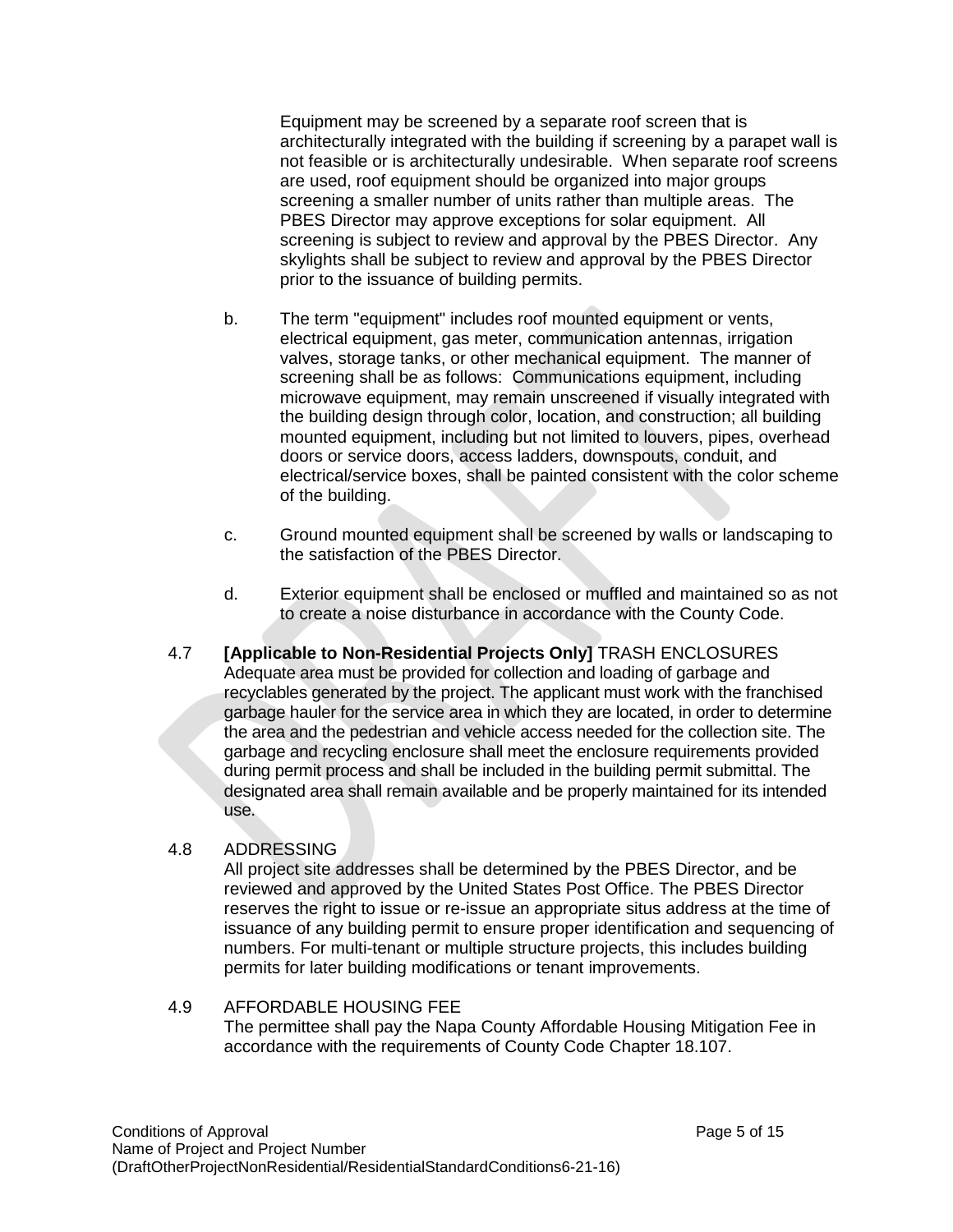# 4.10 **(INSERT IF APPLICABLE)** HISTORIC RESOURCES

All permitted work performed on any historic resources shall follow the latest edition of the Secretary of Interior's standard for Historic Preservation and Guidelines for Treatment of Historic Properties (Standards). Written verification that such work meets the Standards shall be submitted by a qualified historic architect for review and approval by the PBES Department prior to issuance of any grading or building permit.

# 4.11 **(INSERT IF APPLICABLE)** DEMOLITION ACTIVITIES

- a. Final demolition plans of the \_\_\_\_\_\_\_\_\_\_\_\_\_\_\_ **(Description of buildings/utilities to be removed)** shall be submitted for building permit issuance. A site plan prepared by a qualified professional shall denote streams, stream setbacks, existing and proposed improvements and slopes. No new construction or earthmoving activities that have not been proposed or approved within established stream setbacks as part of this permit unless specifically enumerated in COA 1.0 (Scope), above. As determined by the PBES Director or designee, temporary construction fencing shall be placed at the stream setback line to prevent unauthorized encroachments. If applicable, a "J" number from the BAAQMD shall also be provided at the time the permittee applies for a demolition permit.
- b. A landscape plan for the demolition area (existing residential and accessory structures) shall be submitted showing how the area will be restored back to its natural vegetation state to the extent feasible. Said landscape plan shall be approved by the PBES Director or designee prior to installation.
- 4.12 **(INSERT IF APPLICABLE)** VIEWSHED EXECUTION OF USE RESTRICTION The property owner shall execute and record in the county recorder's office a use restriction, in a form approved by County Counsel, requiring **[SPECIFY APPLICABLE DESCRIPTION - building exteriors, water tanks, and existing and proposed covering vegetation, as well as any equivalent level of replacement vegetation]** to be maintained by the owner or the owner's successor so as to maintain conformance with County Code Section 18.106.050(C).

#### 4.13 **(INSERT IF APPLICABLE)** MITIGATION MEASURES

The permittee shall comply with all mitigation measures identified in the adopted Initial Study/Mitigated Negative Declaration and Project Revision Statement/Mitigation Monitoring and Reporting Program prepared for the project, inclusive of the following:

a. [Insert measure] Method of Monitoring: Responsible Agency(ies):

b. [insert measure] Method of Monitoring: Responsible Agency(ies):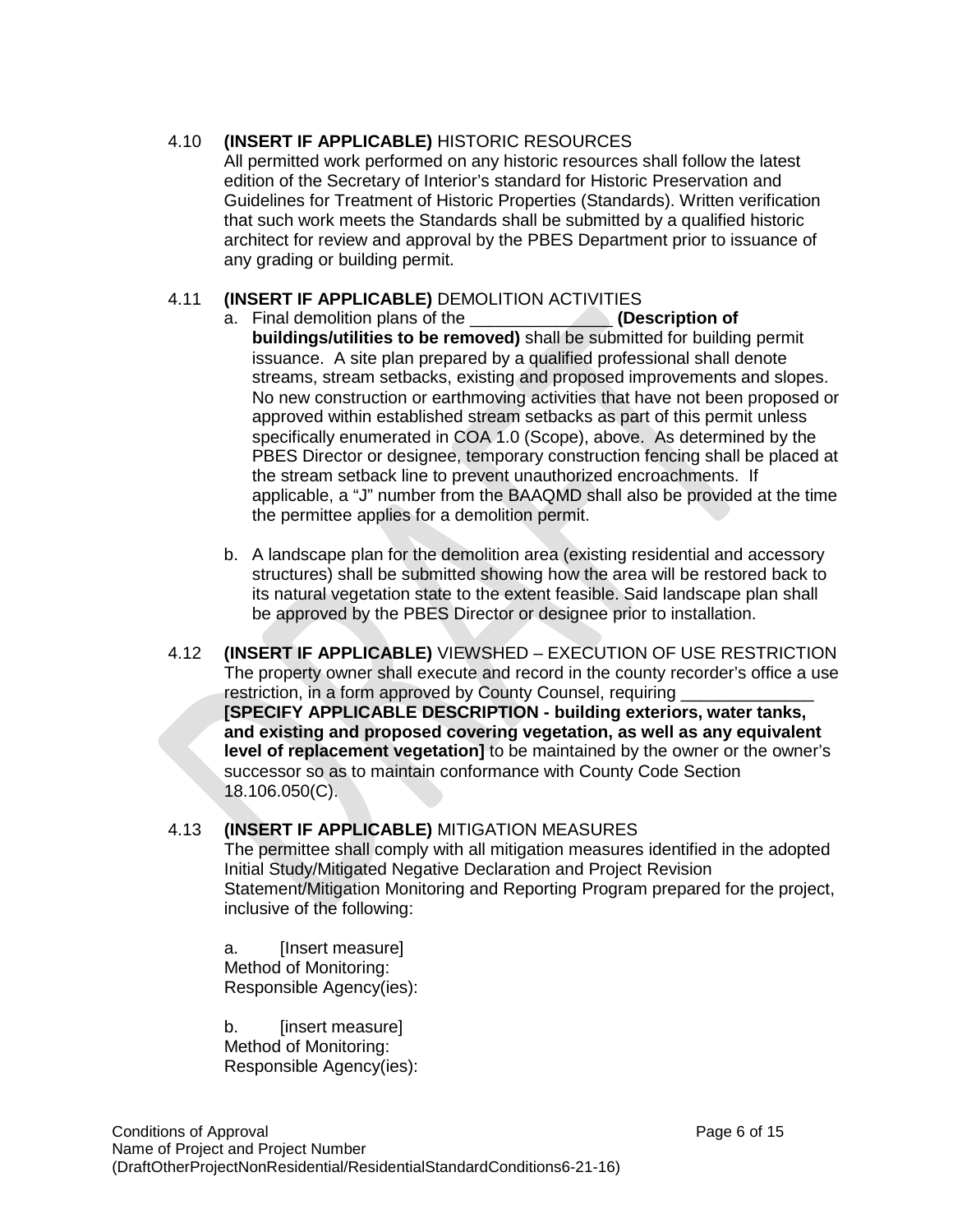# 4.14 **(INSERT IF APPLICABLE)** PARCEL CHANGE REQUIREMENTS

- a. PARCEL MERGER The \_\_\_\_\_\_\_ parcels shall be combined prior to the issuance of building permits.
- b. LOT LINE ADJUSTMENTS The lot line adjustment (\_\_\_\_\_\_\_\_\_\_\_\_\_\_\_\_\_\_ **Permit Number**) shall be recorded prior to the issuance of building permits.
- c. EASEMENTS Required easements shall be recorded prior to issuance of building permits.

# 4.15 (**INSERT IF APPLICABLE)** FINAL MAPS

- a. (Applicable to Tentative Parcel Maps) COUNTY SURVEYOR The subdivider shall submit a Final Parcel Map to the Department of Public Works for review and approval by the County Surveyor. The subdivider shall pay the map checking fee as established by resolution of the Napa County Board of Supervisors in effect at the time of submittal of the Final Parcel Map.
- b. (Applicable to Tentative Parcel Maps) CONDITIONS, COVENANTS AND RESTRICTIONS (CC&RS) Prior to recording the Final Map, the subdivider shall submit the final Conditions, Covenants and Restrictions (CC&Rs) to the PBES Director and County Counsel for review and approval. The CC&Rs shall indicate all improvements and features to be maintained by the owners association, and the method of maintenance and financing of those commonly owned site and building improvements and features.

#### 4.16 **(INSERT IF APPLICABLE)** OTHER CONDITIONS APPLICABLE TO THE PROJECT PROPOSAL

# **5.0 PROJECT CONSTRUCTION**

Permittee shall comply with the following during project construction:

5.1 SITE IMPROVEMENT

Please contact Engineering Services with any questions regarding the following:

a. GRADING & SPOILS

All grading and spoils generated by construction of the project facilities shall be managed per Engineering Services direction. All spoils piles shall be removed prior to issuance of a Final Certificate of Occupancy.

b. DUST CONTROL

Water and/or dust palliatives shall be applied in sufficient quantities during grading and other ground disturbing activities on-site to minimize the amount of dust produced. Outdoor construction activities shall not occur when average wind speeds exceed 20 mph.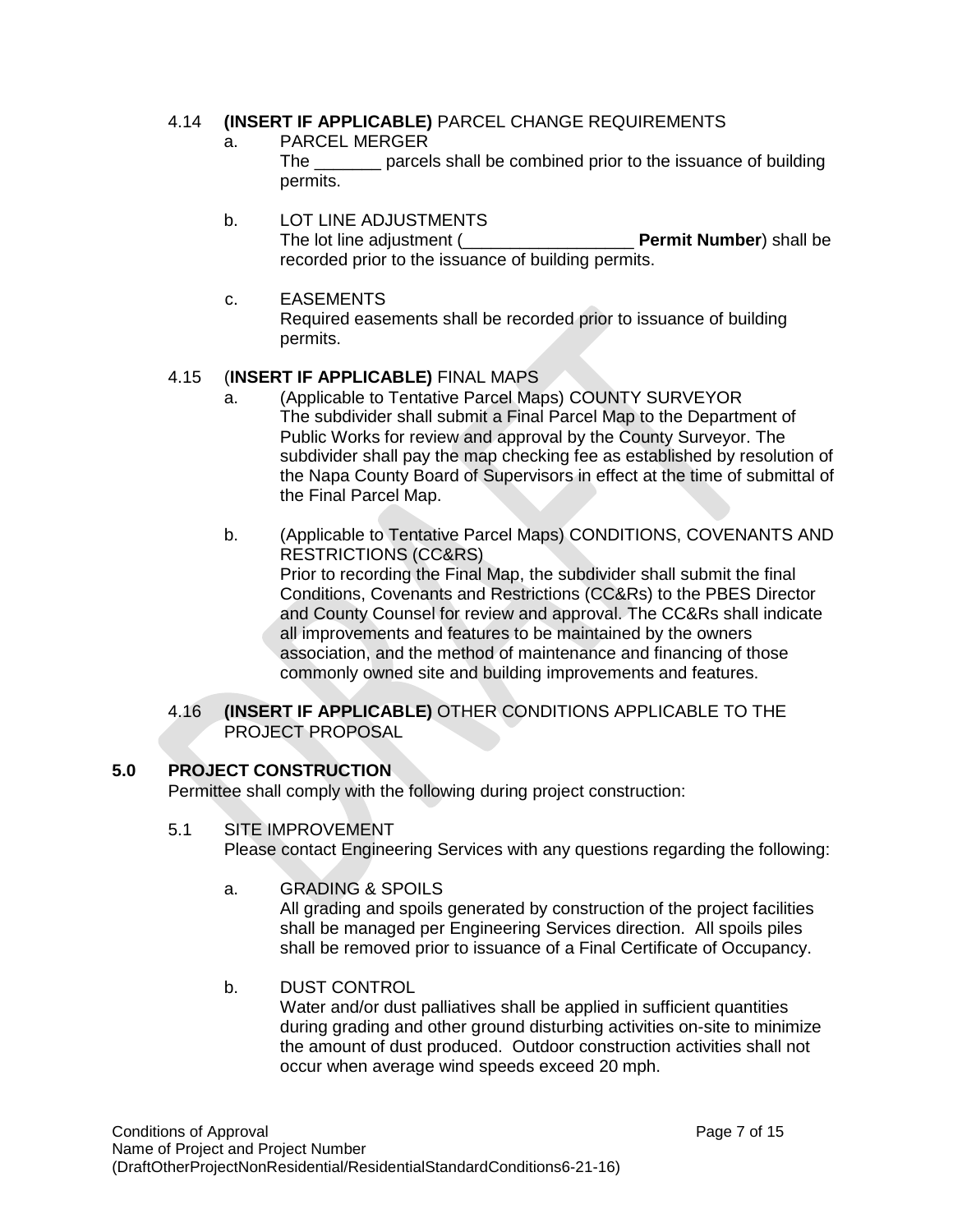#### c. AIR QUALITY

During all construction activities the permittee shall comply with the BAAQMD Basic Construction Best Management Practices, as provided in Table 8-1, May 2011 Updated CEQA Guidelines:

- 1. Post a publicly visible sign with the telephone number and person to contact at the lead agency regarding dust complaints. The BAAQMD's phone number shall also be visible.
- 2. All exposed surfaces (e.g., parking areas, staging areas, soil piles, grading areas, and unpaved access roads) shall be watered two times per day.
- 3. All haul trucks transporting soil, sand, or other loose material offsite shall be covered.
- 4. All visible mud or dirt tracked out onto adjacent public roads shall be removed using wet power vacuum street sweepers at least once per day. The use of dry power sweeping is prohibited.
- 5. All vehicle speeds on unpaved roads shall be limited to 15 mph.
- 6. All roadways, driveways, and sidewalks to be paved shall be completed as soon as possible. Building pads shall be laid as soon as possible after grading unless seeding or soil binders are used.
- 7. Idling times shall be minimized either by shutting equipment off when not in use or reducing the maximum idling time to five (5) minutes (as required by the California airborne toxics control measure Title 13, Section 2485 of California Code of Regulations). Clear signage shall be provided for construction workers at all access points.
- 8. All construction equipment shall be maintained and properly tuned in accordance with manufacturer's specifications. All equipment shall be checked by a certified visible emissions evaluator. Any portable engines greater than 50 horsepower or associated equipment operated within the BAAQMD's jurisdiction needs either a California Air Resources Board (ARB) registration Portable Equipment Registration Program (PERP) or a BAAQMD permit. For general information regarding the certified visible emissions evaluator or the registration program, visit the ARB FAQ [http://www.arb.ca.gov/portable/perp/perpfaq\\_04-16-15.pdf](http://www.arb.ca.gov/portable/perp/perpfaq_04-16-15.pdf) or the PERP website [http://www.arb.ca.gov/portable/portable.htm.](http://www.arb.ca.gov/portable/portable.htm)

#### d. STORM WATER CONTROL The permittee shall comply with all construction and post-construction storm water pollution prevention protocols as required by the County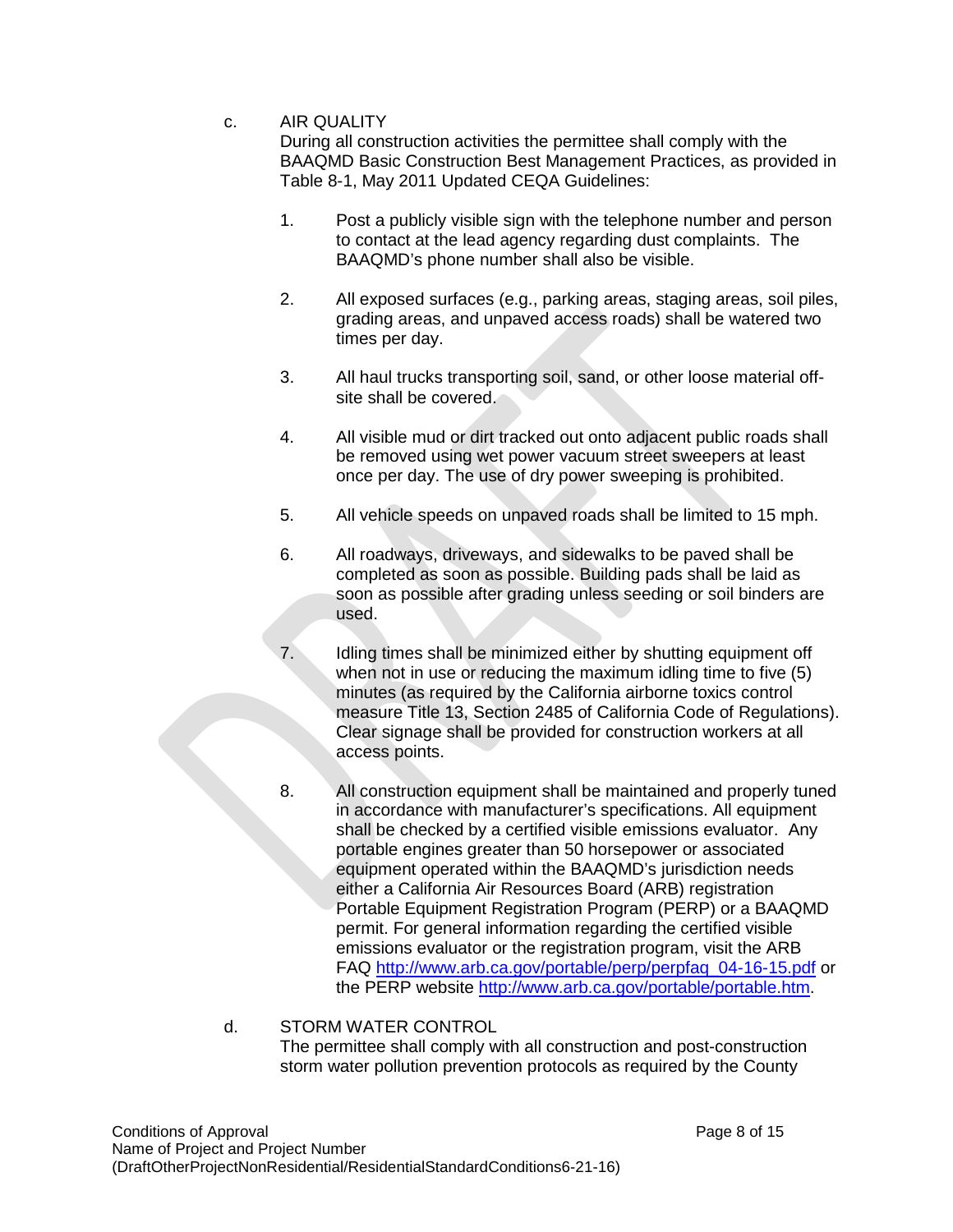Engineering Services Division, and the State Regional Water Quality Control Board.

5.2 ARCHEOLOGICAL FINDING

In the event that archeological artifacts or human remains are discovered during construction, work shall cease in a 50-foot radius surrounding the area of discovery. The permittee shall contact the PBES Department for further guidance, which will likely include the requirement for the permittee to hire a qualified professional to analyze the artifacts encountered and to determine if additional measures are required.

If human remains are encountered during project development, all work in the vicinity must be, by law, halted, and the Napa County Coroner informed, so that the Coroner can determine if an investigation of the cause of death is required, and if the remains are of Native American origin. If the remains are of Native American origin, the nearest tribal relatives as determined by the State Native American Heritage Commission shall be contacted by the permittee to obtain recommendations for treating or removal of such remains, including grave goods, with appropriate dignity, as required under Public Resources Code Section 5097.98.

5.3 CONSTRUCTION NOISE

Construction noise shall be minimized to the greatest extent practical and allowable under State and local safety laws. Construction equipment mufflering and hours of operation shall be in compliance with County Code Chapter 8.16. Equipment shall be shut down when not in use. Construction equipment shall normally be staged, loaded, and unloaded on the project site. If project terrain or access road conditions require construction equipment to be staged, loaded, or unloaded off the project site (such as on a neighboring road or at the base of a hill), such activities shall only occur daily between the hours of 8:00 AM to 5:00 PM daily.

5.4 **(INSERT IF APPLICABLE)** CONSTRUCTION MITIGATION MEASURES The permittee shall comply with all mitigation measures identified in the adopted Initial Study/Mitigated Negative Declaration and Project Revision Statement/Mitigation Monitoring and Reporting Program prepared for the project, inclusive of the following:

a. [Insert measure] Method of Monitoring: Responsible Agency(ies):

b. [insert measure] Method of Monitoring: Responsible Agency(ies):

5.5 **(INSERT IF APPLICABLE)** OTHER CONSTRUCTION CONDITIONS APPLICABLE TO THE PROJECT PROPOSAL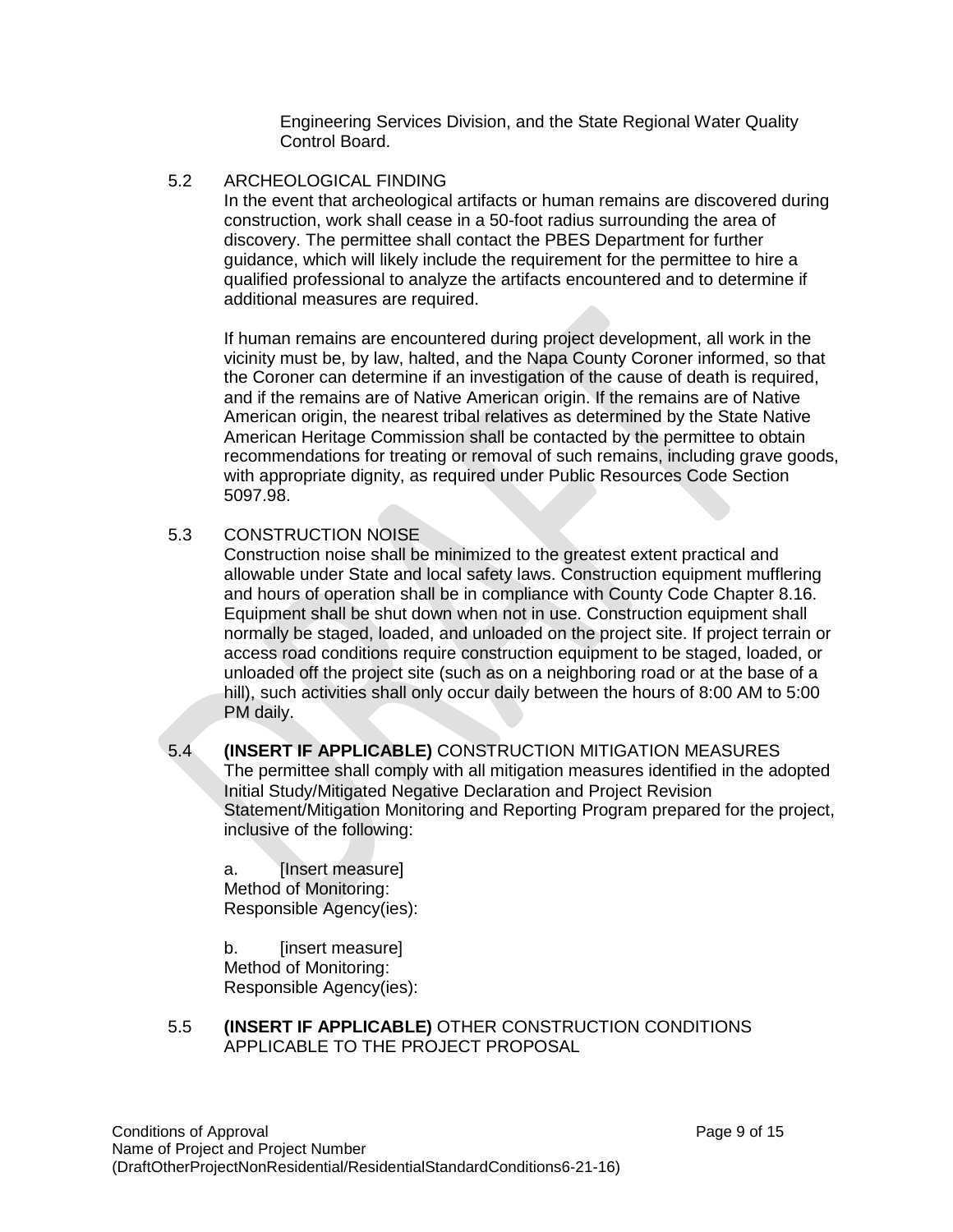- **6.0 PRIOR TO AUTHORIZATION OF A TEMPORARY CERTIFICATE OF OCCUPANCY** Permittee shall comply with the following before a Temporary Certificate of Occupancy (TCO) is granted:
	- 6.1 TEMPORARY OCCUPANCY

A TCO may be granted pursuant to County Code Section 15.08.070(B) to allow specific limited use of the project (\_\_\_\_\_\_\_\_\_\_\_\_\_\_\_\_) **(Specify which limited use of the project may be allowed)** prior to completion of all project improvements. All life and safety conditions shall be addressed prior to issuance of a TCO by the County Building Official. TCOs shall not be used for general public occupancy of buildings and shall not exceed the maximum time allowed by the Napa County Code Section 15.08.070(B) which is 180 days. In special circumstances, Departments and/or Agencies with jurisdiction over the project are authorized as part of the TCO process to require a security deposit or other financial instrument to guarantee completion of unfinished improvements.

# **7.0 PRIOR TO THE ISSUANCE OF A FINAL CERTIFICATE OF OCCUPANCY**

Permittee shall comply with the following before a Final Certificate of Occupancy is granted:

7.1 FINAL OCCUPANCY

All project improvements, including compliance with applicable codes, conditions, and requirements of all Departments and Agencies with jurisdiction over the project, shall be completed prior to issuance of a Final Certificate of Occupancy by the County Building Official, which, upon granting, authorizes all use permit activities to commence.

#### 7.2 SIGNS

Prior to installation of any project identification or directional signs, detailed plans, including elevations, materials, color, and lighting, shall be submitted to the PBES Department for administrative review and approval. Administrative review and approval is not required if the signage to be installed is consistent with signage plans submitted, reviewed and approved as part of this Permit approval. All signs shall meet the design standards as set forth in County Code Chapter 18.116. The only off-site signs allowed shall be in conformance with the County Code Chapter 18.116. Temporary off-site signage, such as "A-Frame" signs are prohibited under County Code Section 18.116.065(E).

# 7.3 GATE/ENTRY STRUCTURES

Any gate installed at the project entrance shall be reviewed by the PBES Department and the Napa County Fire Department to assure that it is designed to allow large vehicles, such as motorhomes, to turn around if the gate is closed without backing into the public roadway, and that fire suppression access is available at all times. If the gate is part of an entry structure an additional permit shall be required according to the County Code and in accordance with the Napa County Roads and Street Standards. A separate entry structure permit is not required if the entry structure is consistent with entry structure plans submitted, reviewed, and approved as part of this Permit approval.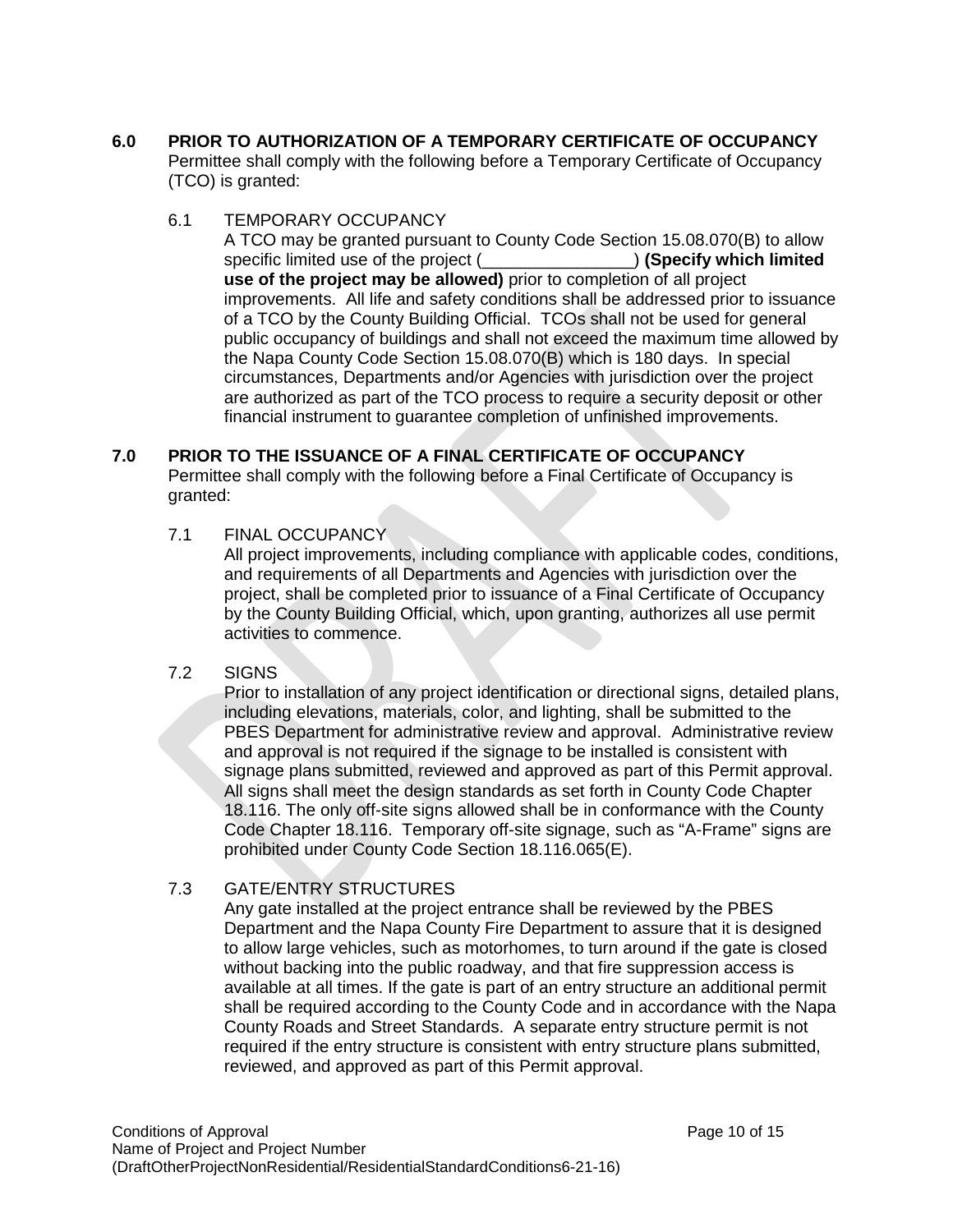# 7.4 LANDSCAPING

Landscaping shall be completed prior to issuance of a Final Certificate of Occupancy, and shall be permanently maintained in accordance with the landscaping plan.

#### 7.5 **(INSERT IF APPLICABLE)** ROAD OR TRAFFIC IMPROVEMENT REQUIREMENTS

The permittee shall construct **EXECUTE:** The permittee shall construct **EXECUTE:** prior to the issuance of a Final Certificate of Occupancy by the Building Division. The design of the shall be submitted to the Public Works Department for<br>he shall be designed in review and approval. The substantial conformance with the submitted site plan, and other submittal materials and shall comply with all requirements of the County Code and Napa County Road and Street Standards.

# 7.6 **(INSERT IF APPLICABLE)** DEMOLITION ACTIVITIES

Prior to the issuance of a final certificate of occupancy for the project, all demolition activities associated with the \_\_\_\_\_\_\_\_\_\_\_\_\_\_\_\_ **(Description of structures)** included in this application shall be completed, landscaping installed, and debris cleared from the subject parcel.

#### 7.7 **(INSERT IF APPLICABLE**) MITIGATION MEASURES APPLICABLE PRIOR TO ISSUANCE OF A FINAL CERTIFICATE OF OCCUPANCY The permittee shall comply with all mitigation measures identified in the adopted Initial Study/Mitigated Negative Declaration and Project Revision Statement/Mitigation Monitoring and Reporting Program prepared for the project, inclusive of the following:

a. [Insert measure] Method of Monitoring: Responsible Agency(ies):

b. [insert measure] Method of Monitoring: Responsible Agency(ies):

7.8 **(INSERT IF APPLICABLE)** OTHER CONDITIONS APPLICABLE PRIOR TO ISSUANCE OF A FINAL CERTIFICATE OF OCCUPANCY

# **8.0 OPERATIONAL CHARACTERISTICS OF THE PROJECT**

Permittee shall comply with the following during operation of the project:

- 8.1 GROUND WATER MANAGEMENT WELLS Please contact the Planning Division with any questions regarding the following:
	- a. The permittee shall (at the permittee's expense) maintain data regarding monthly well monitoring and the total annual groundwater pumped. Such data shall include water extraction volumes and static well levels of the well. All monitoring shall commence within six months of the issuance of this Permit, or immediately upon commencement of the expansion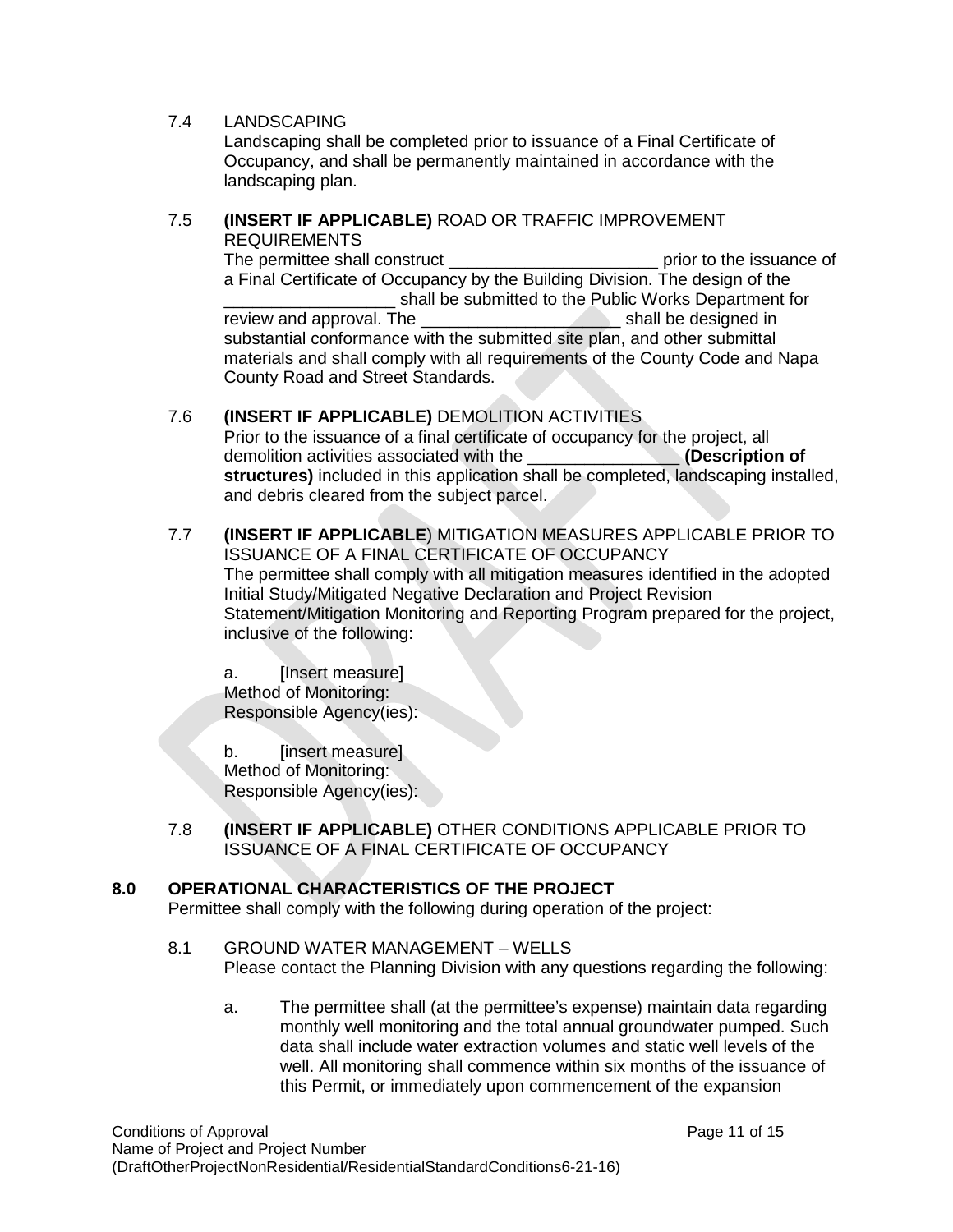authorized by this Permit, whichever occurs first, and shall be submitted not later than January 31st every calendar year thereafter and available upon the County's request at any other time.

Water usage shall be minimized by use of best available control technology and best water management conservation practices.

b. No new on-site or off-site water sources (other than those evaluated or approved as part of this Permit) proposed to be used for the \_\_\_\_\_\_\_\_\_\_\_\_\_ **(Specify project)**, including but not limited to wells, imported water, new or existing ponds/reservoir(s) or other surface water impoundments, to serve the \_\_\_\_\_\_\_\_\_\_\_ **(Specify project)**, shall be allowed without additional environmental review, if necessary, and may be subject to a modification to this permit. A new Water Availability Analysis shall be required prior to approval of any new water source(s) on the property.

- c. Permittee shall limit groundwater use for the \_\_\_\_\_\_\_\_\_\_\_\_ **(Specify project)** to **acre-ft.** per year. Any exceedance of this amount in a calendar year is a material breach of this permit.
- d. If water use for the \_\_\_\_\_\_\_\_\_\_\_\_ **(Specify project)** from the well exceeds exceeds acre-ft. per year in a calendar year by 10% or more (a significant exceedance), the permittee shall both immediately notify the County and cease any activity causing the exceedance, shall begin daily well monitoring, and shall promptly prepare a report to be submitted to the PBES Director regarding the reasons for the significant exceedance and the measures immediately taken and to be taken to bring the significant exceedance into compliance with this condition.

The PBES Director may set this Permit for a revocation or modification hearing before the Planning Commission within 60 calendar days of discovery of the significant exceedance for possible modification, revocation, or suspension.

- e. If the water use from the well exceeds \_\_\_\_\_\_\_\_\_ acre-ft. in a calendar year by less than 10%, the permittee shall notify the County, and promptly provide a report of the following:<br>1. water volume used:
	- water volume used:
	- 2. the reason for exceedance;
	- 3. the plan the project has for reducing water use so as not to exceed the allocation the following year; and
	- 4. other information that may be affecting water use.

If after two calendar years of reporting the monitoring shows that the annual water allocation identified above continues to be exceeded by less than 10%, the PBES Director shall schedule the Permit for review by this Planning Commission and possible modification, revocation or suspension.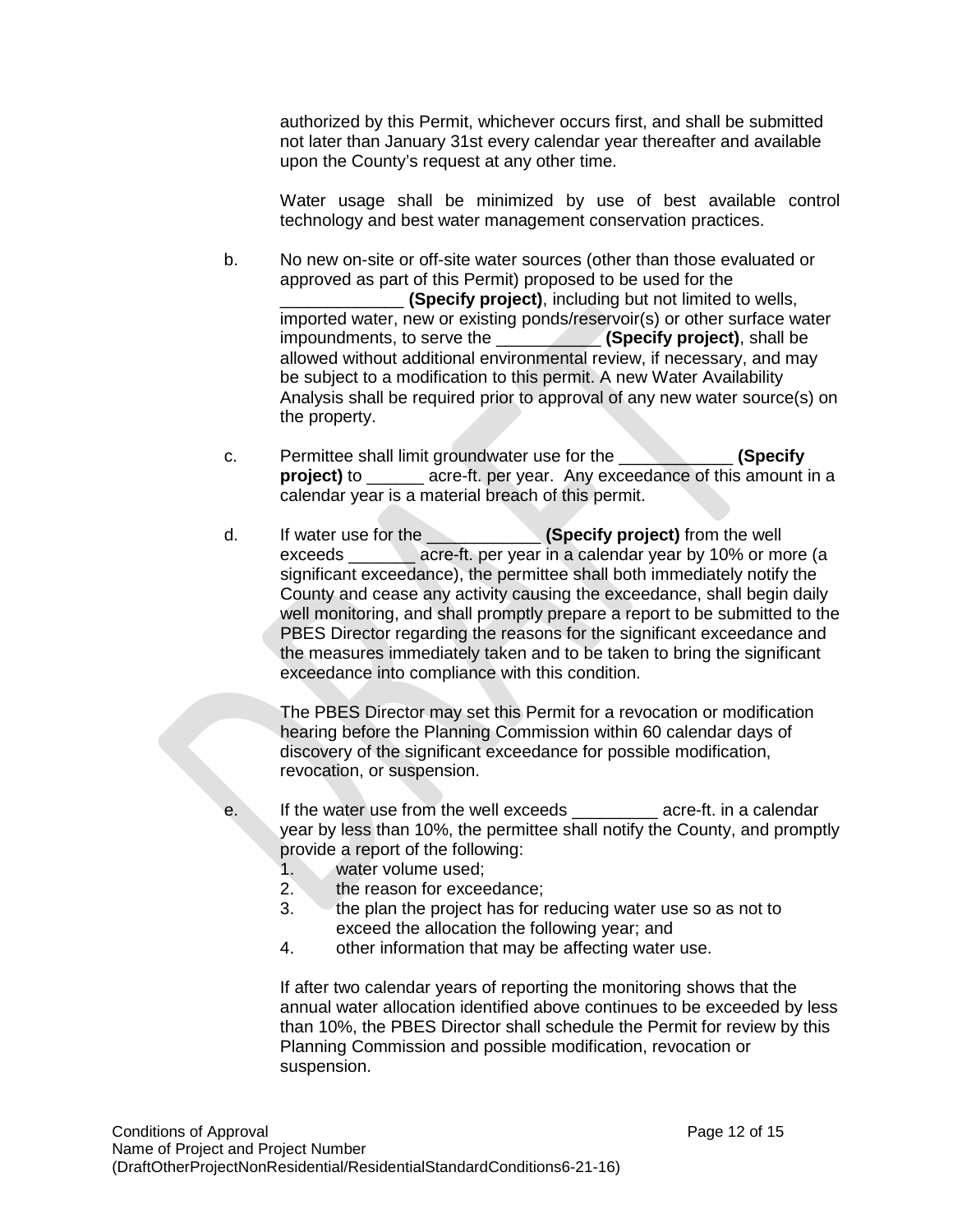- f. The permittee shall be required to include the well in the County's Groundwater Monitoring program upon the County's request.
- 8.2 **[Applicable to Non-Residential Projects Only]** AMPLIFIED MUSIC There shall be no amplified sound system or amplified music utilized outside of approved, enclosed, buildings. Please contact Environmental Health with any questions.

# 8.3 **[Applicable to Non-Residential Projects Only]** TRAFFIC

To the maximum extent feasible, scheduling of reoccurring vehicle trips to and from the site for employees and deliveries shall not occur during peak travel times (\_\_\_\_\_\_\_\_\_\_\_ weekdays; \_\_\_\_\_\_\_\_\_\_Saturdays; and Sundays). All road improvements on private property required per Engineering Services shall be maintained in good working condition and in accordance with the Napa County Roads and Streets Standards.

8.4 **[Applicable to Non-Residential Projects Only]** PARKING

The location of and visitor parking and truck loading zone areas shall be identified along with proposed circulation and traffic control signage (if any).

Parking shall be limited to approved parking spaces only and shall not occur along access or public roads or in other locations except during authorized events. For authorized events, overflow parking may occur in the areas allowed per COA No. 1.0 above. In no case shall parking impede emergency vehicle access or public roads.

# 8.5 **[Applicable to Non-Residential Projects Only]** BUILDING DIVISION – USE OR OCCUPANCY CHANGES

Please contact the Building Division with any questions regarding the following:

In accordance with the California Building Code, no change shall be made in the use or occupancy of an existing building unless the building is made to comply with requirements of the California Building Code as for a new building.

#### 8.6 **[Applicable to Non-Residential Projects Only]** FIRE DEPARTMENT – TEMPORARY STRUCTURES Please contact the Fire Department with any questions regarding the following:

The permittee and/or designee shall obtain a tent permit from the Fire Department for any temporary structures utilized for authorized events set forth in COA 1.0 above.

# 8.7 **(INSERT IF APPLICABLE)** NAPA COUNTY MOSQUITO ABATEMENT PROGRAM

The installation, operation and maintenance of the \_\_\_\_\_\_\_\_\_\_ **[Identify applicable large water feature such as ponds, reservoirs, and fountains, etc.]** shall be in conformance with the Napa County Mosquito Abatement District's program for eliminating mosquito sources and managing mosquitobreeding areas in order to reduce mosquitoes to a tolerable and healthful level.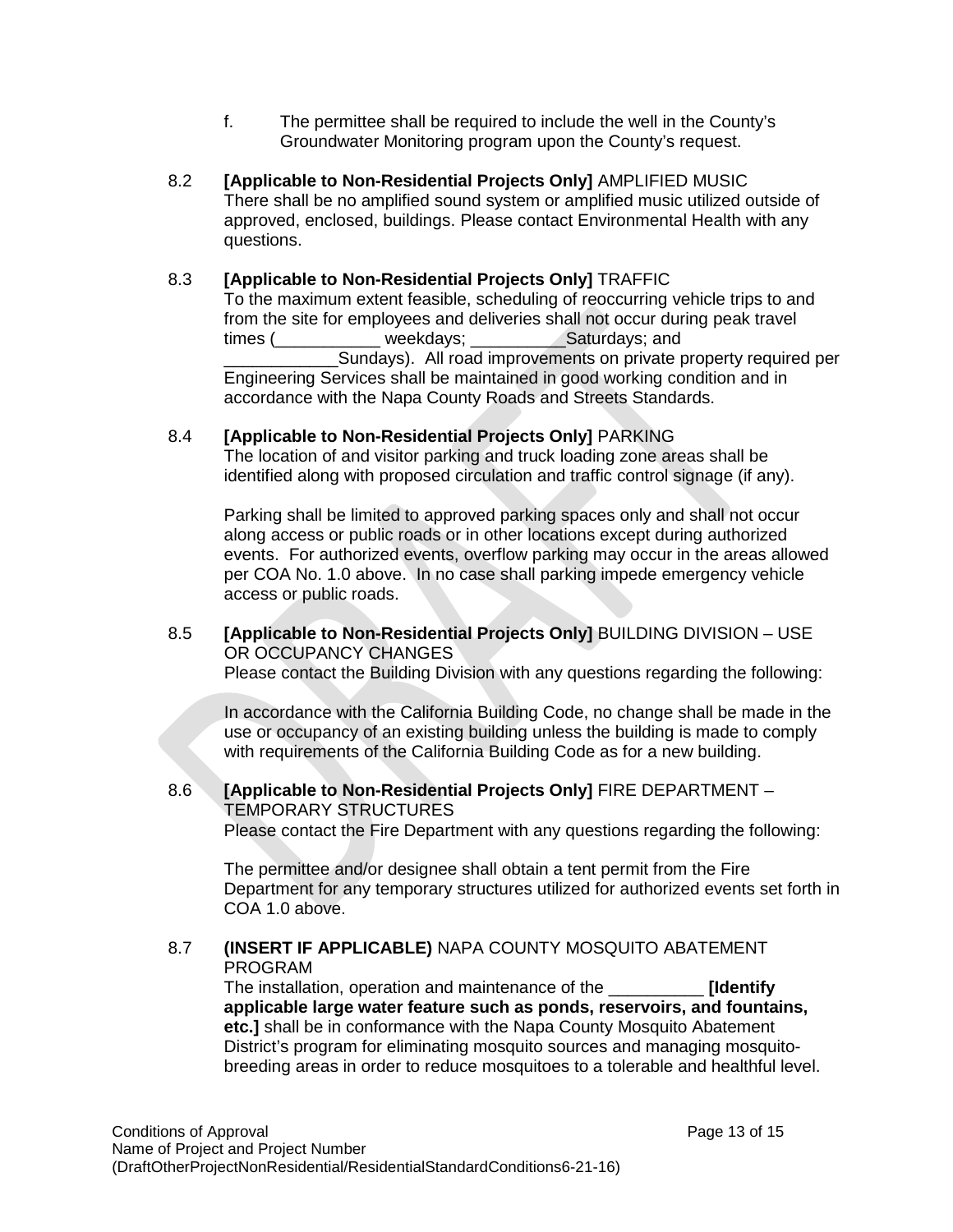- 8.8 **(INSERT IF APPLICABLE)** OTHER CONDITIONS APPLICABLE TO THE OPERATIONAL ASPECTS OF THE PROJECT
- 8.9 **(INSERT IF APPLICABLE**) MITIGATION MEASURES APPLICABLE TO THE OPERATIONAL ASPECTS OF THE PROJECT The permittee shall comply with all mitigation measures identified in the adopted Initial Study/Mitigated Negative Declaration and Project Revision Statement/Mitigation Monitoring and Reporting Program prepared for the project, inclusive of the following:

a. [Insert measure] Method of Monitoring: Responsible Agency(ies):

b. [insert measure] Method of Monitoring: Responsible Agency(ies):

# **9.0 MISCELLANEOUS**

# 9.1 STATUTORY AND CODE SECTION REFERENCES

All references to statutes and code sections shall refer to their successor as those sections or statutes may be subsequently amended from time to time.

#### 9.2 MONITORING COSTS

All Staff costs associated with monitoring compliance with these conditions, previous permit conditions, and project revisions shall be borne by the permittee and/or property owner. Costs associated with conditions of approval and mitigation measures that require monitoring, including investigation of complaints, other than those costs related to investigation of complaints of noncompliance that are determined to be unfounded, shall be charged to the owner. Costs shall be as established by resolution of the Board of Supervisors in accordance with the hourly consulting rate established at the time of the monitoring and shall include maintenance of a \$500 deposit for construction compliance monitoring that shall be retained until issuance of a Final Certificate of Occupancy. Violations of conditions of approval or mitigation measures caused by the permittee's contractors, employees, and/or guests are the responsibility of the permittee.

The Planning Commission may implement an audit program if compliance deficiencies are noted. If evidence of compliance deficiencies is found to exist by the Planning Commission at some time in the future, the Planning Commission may institute the program at the permittee's expense (including requiring a deposit of funds in an amount determined by the Commission) as needed until compliance assurance is achieved. The Planning Commission may also use the data, if so warranted, to commence revocation hearings in accordance with County Code Section 18.124.120.

#### 9.3 **[OPTIONAL TO BE USED ONLY IF A MAJOR MODIFICATION]** PREVIOUS **CONDITIONS**